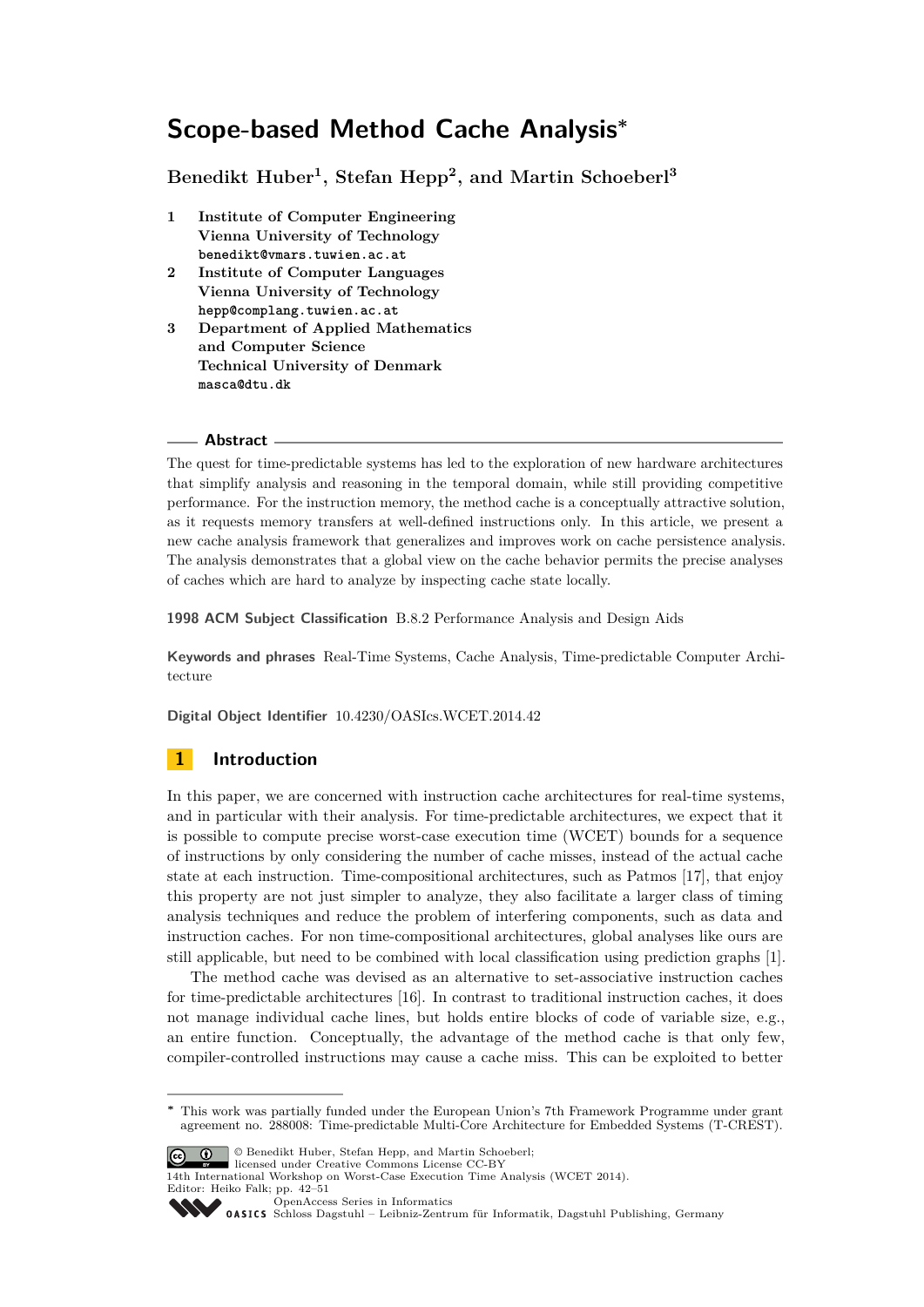#### **B. Huber, S. Hepp, and M. Schoeberl 43**

control instruction-memory related latencies, to avoid interferences between instruction and data cache competing for main memory access, and to optimize instruction cache usage. The performance of the method cache and the quality of worst-case guarantees for this cache, however, strongly depend on the compiler and the availability of a precise cache analysis.

In this article, we show that with a global view on the cache behavior, it is possible to effectively analyze instruction caches using the first-in-first-out (FIFO) replacement policy. We therefore invalidate previous assumptions that the method cache, which uses a FIFO replacement strategy, is intrinsically hard to analyze.

The key contribution of this article is a novel cache analysis that is applicable to various instruction cache architectures. To the best of our knowledge, this is the first scalable and precise analysis technique for method caches with variable code block size and FIFO replacement. Our cache analysis is also applicable to standard set-associative caches using either FIFO or the least-recently-used (LRU) replacement strategy, and is thus applicable to a wide range of target platforms.

The paper is organized as follows: Section [2](#page-1-0) provides background information on the method cache and its variants. Section [3](#page-2-0) presents our scope-based cache analysis, which is evaluated in Section [4.](#page-6-0) Section [5](#page-7-0) discusses related work, Section [6](#page-8-1) concludes the paper.

# <span id="page-1-0"></span>**2 Method Cache**

In contrast to set-associative caches, the method cache stores whole blocks of code of variable size [\[16,](#page-9-1) [2\]](#page-8-2), Cache entries are allocated and evicted only at certain instructions such as call and return instructions, and are in general considerably larger than a cache line of a set-associative cache.

This design brings several advantages. It requires less memory for cache tags than a set-associative cache, there are no interferences with the data cache to be considered, and the cache may use more efficient burst transfers to load the program code into the cache. Furthermore, since cache lookup and replacement only have to be performed at call and return instructions, those cache management operations are not on the critical path of the processor pipeline and could be multi-cycle operations. Finally, the cache analysis only needs to consider a few instructions such as call and return, as all other instructions are guaranteed hits and do not change the cache state.

However, the application code must be partitioned into code blocks at compile time. If the code consists only of small blocks, the method cache may evict entries due to its limited associativity. Large code blocks containing control flow or call sites might be evicted before all instructions in that block have been executed. The compiler must therefore partition the control flow graph into code blocks so that the cache performance is not degraded either by the cache's associativity or by loading unused code into the cache.

A method cache can be implemented in a multitude of ways: *Fixed block method cache*: The cache is organized into blocks of fixed size. Each function is allocated in exactly one cache block. While this organization has the highest fragmentation, it allows for a LRU replacement policy. *Variable block method cache*: Like the fixed-block method cache, the cache is organized in blocks of fixed size. However, a function can be allocated to multiple blocks. This leads to a lower fragmentation, but a LRU policy is complex to implement in hardware. Thus, a FIFO replacement policy is usually employed. *Variable sized method cache*: This variant abandons the internal organization in blocks, thus eliminating internal fragmentation.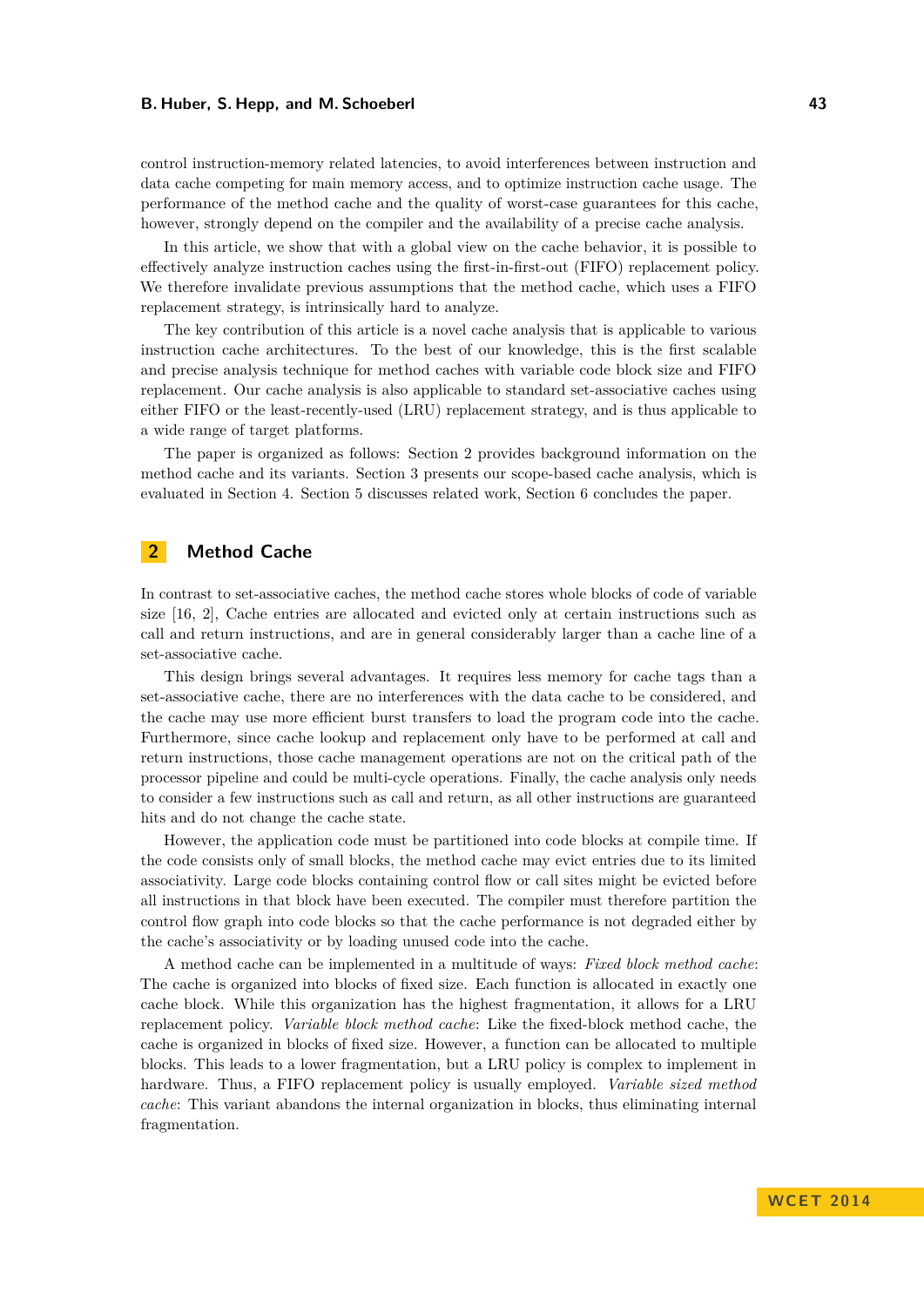```
void m () {
  access (m) /* miss if m is not cached */
  access(a);
  access (m) /* miss if a evicted m */
  access (b):
  \arccos(n) /* miss if b evicted m */
  access(c);
  access (m) /* miss if c evicted m */
}
```
**Figure 1** Limits of CHMC: FIFO cache analysis (4-way)

## <span id="page-2-0"></span>**3 Scope-Based Cache Analysis**

The two cache analysis techniques that have been extensively studied and implemented in industrial WCET analysis tools are cache hit-miss classification (CHMC) and persistence analysis. The former uses abstract interpretation to compute the set of possible cache states at each instruction in a virtually unrolled and inlined program model [\[18\]](#page-9-3). Subsequently, each access to memory is either classified as cache hit, as cache miss, or unknown. This information is finally taken into account when analyzing the timing behavior of the pipeline.

As discussed in [\[1\]](#page-8-0), if the access to a memory block depends on an unpredictable condition, the CHMC technique fails to classify corresponding cache accesses. CHMC analysis is also less effective for FIFO caches, even though a precise cache state abstraction has been developed [\[3,](#page-8-3) [4\]](#page-9-4). In the example in Figure [1,](#page-2-1) assuming a cache with associativity four, it is not possible to classify any of the individual accesses to m as cache hit. This is because any of the accesses to m might be a cache miss, depending on the initial state, although there will be at most one cache miss for m in total.

Persistence analysis [\[1,](#page-8-0) [9\]](#page-9-5) was conceived to improve the precision of the analysis of LRU caches, and overcome the limitation of CHMC concerning conditional cache accesses. The idea is to classify whether an instruction might suffer a cache miss the first time it is executed, but will hit the cache on subsequent accesses. If this is the case, the cache access is said to be (globally) persistent. Because a cache access might be persistent for the execution of one function, but not the whole program or task, a more useful notion is that of local persistence. An access is said to be persistent with respect to a scope (e.g., the execution of a function), if every time the scope is executed, the access will be a cache miss the first time only. The fact that a persistent cache block will be loaded only on the first access during each execution of the scope is subsequently taken into account during WCET calculation.

Persistence analysis as defined in the literature improves the analysis of LRU caches, but is not applicable to caches using the FIFO replacement policy. Consider again the example in Figure [1:](#page-2-1) although at most one of the accesses to *m* is a cache miss, it need not be the first one. Therefore it is necessary to generalize the concept of persistence analysis (*first-miss*) to an analysis that accounts for misses that may occur *at most once*, although not necessarily at the first access. Moreover, in order to obtain a precise analysis, we found that it is necessary to review and refine the concept of persistence scopes. Support for scopes that include some but not all accesses to a memory block (e.g. because of shared library routines) and for scopes that do not correspond to functions or loops (e.g. single-entry regions) are crucial for efficient scope-based analysis of FIFO caches, but have not been considered in previous work.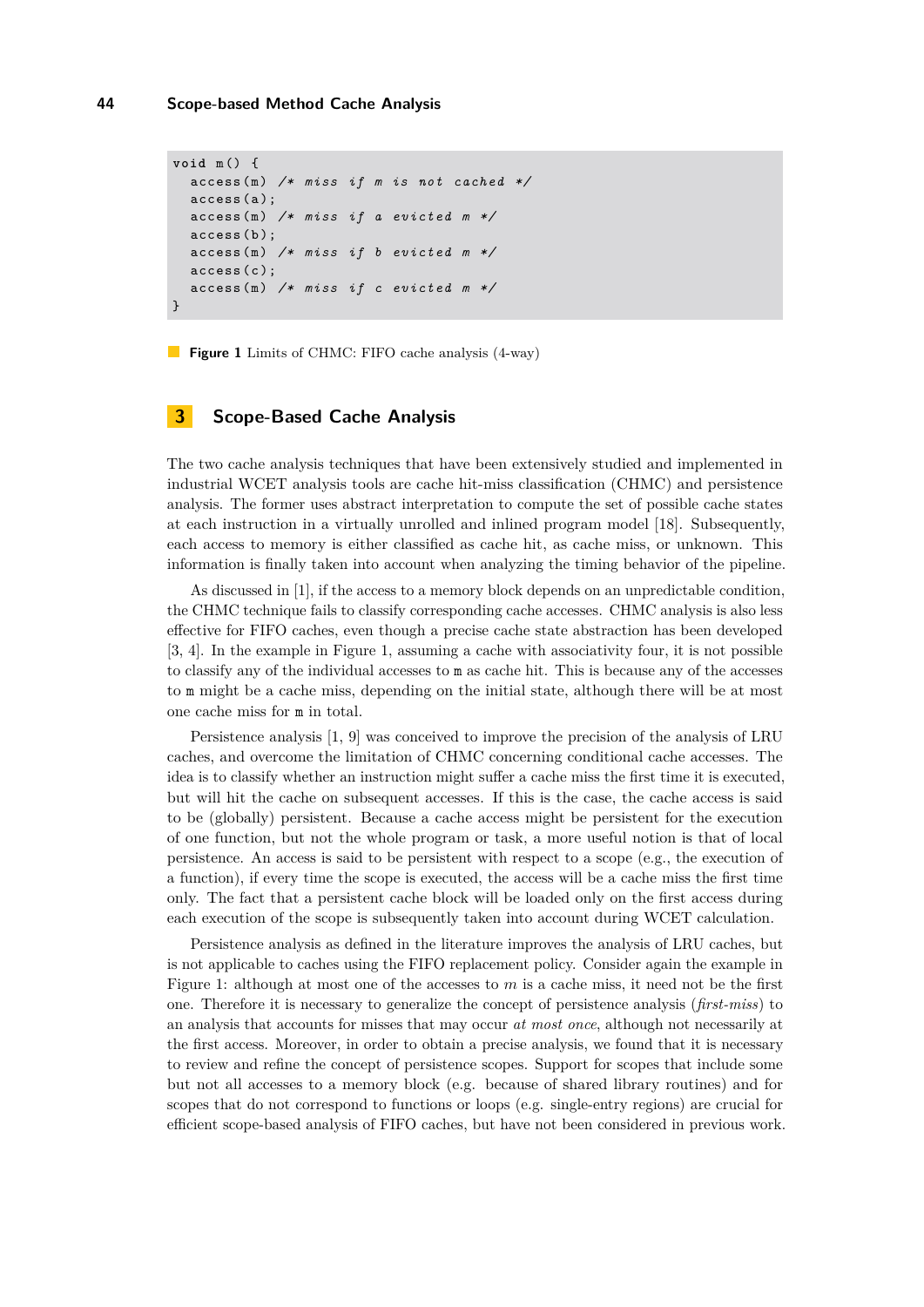## **3.1 Scope-based Cache Analysis Framework**

The following discussion considers the general form of the scope-based cache analysis that is applicable for standard set-associative instruction caches and also for different variants of the method cache. We will use the term *memory block* to either denote a block of memory associated with a cache line, or a code block in context of the method cache.

The goal of the scope-based cache analysis is to compute a set of scopes  $S(B)$  for each memory block  $B$ , such that  $(1)$  every access to the memory block is in at least one scope  $S \in \mathcal{S}(B)$  (2) during the execution of any scope  $S \in \mathcal{S}(B)$ , at most one access to *B* will be a cache miss. If those two conditions are met, the sum of the execution frequencies of all scopes in  $\mathcal{S}(B)$  is an upper bound for the number of cache misses for the memory block *B*. In summary, these are the constituents of our analysis:

- Scope Graph: The scope graph used by our analysis is an acyclic, hierarchical control-flow representation. Each node in the scope graph represents either a function, a loop or a callsite. The scope graph data structure is essential to ensure the performance of our cache analysis.
- Conflict Detection: The analysis builds on a decision procedure that determines whether a memory block needs to be loaded at most once during the execution of a scope. In this case, we say the block is conflict-free with respect to the scope.
- Computation of Conflict-Free Scopes: For each memory block, the analysis computes a set of conflict-free scopes. We not only consider functions and loops, but dynamically compute single-entry regions that are conflict-free scopes. The analysis traverses the acyclic scope graph bottom-up, and reuses results from nested scopes to ensure good performance.
- IPET model: In the IPET model, we introduce *cache miss* variables, that represent the frequency of cache misses at a certain instruction. Their sum corresponds to the total number of cache misses for one memory block. The total number of cache misses of a memory block is in turn bounded by the frequency of the conflict-free scopes associated with the block.

## **3.2 Scope Graph**

A scope graph is a hierarchical representation of the program's control-flow. Each node represents a set of instruction sequences that correspond to one execution of the program fragment represented by the scope. The root node represents all executions of the program to be analyzed, and each of the instruction sequences represented by a child node is included in one of instruction sequences represented by the parent node. The kind of scope graph used in our analysis is *acyclic*; this is essential to permit a bottom-up analysis. The nodes in a scope graph either correspond to functions, loops or callsites. Scopes that correspond to single-entry regions are not represented in the scope graph, but formed dynamically during analysis (see Section [3.3\)](#page-4-0). Nodes in the scope graph are in turn associated with access graphs that model cache accesses within the scope.

Access graphs are acyclic flow graphs and consist of five different kinds of nodes: The *entry node* and *exit node* of an access graph represent the start and end of any cache access sequence associated with the scope, and *control-flow nodes* represent the beginning of a basic block. Cache accesses that are local to the scope are represented by *memory access nodes*. *Subscope nodes* correspond to the execution of a subscope that is a child in the scope graph. Finally, *back-edge nodes* model transfer to the scopes's entry node, for example to model the back edge of a loop.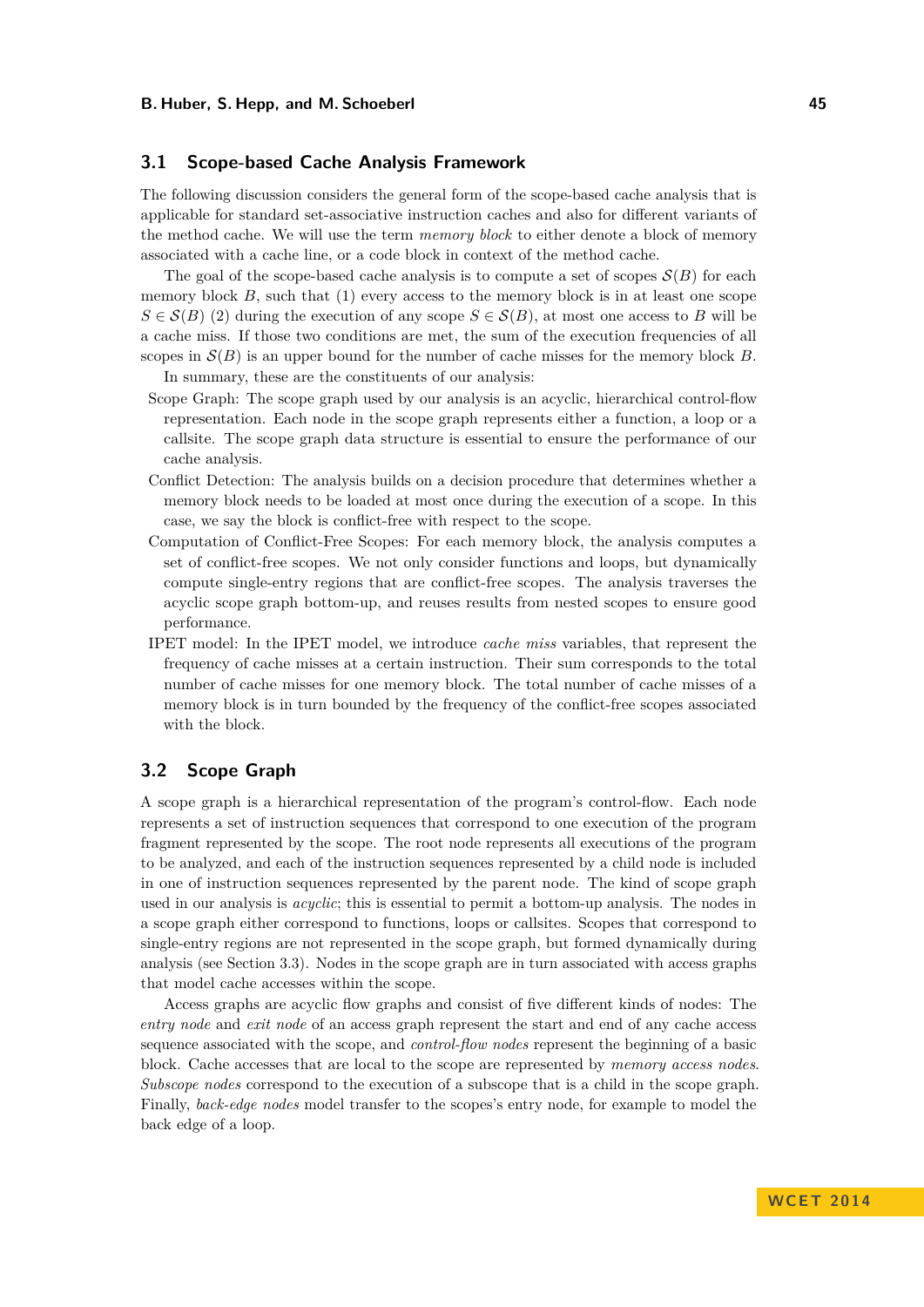<span id="page-4-1"></span>

| <b>Algorithm 1</b> Scope Set Computation                   |  |  |  |  |  |  |  |
|------------------------------------------------------------|--|--|--|--|--|--|--|
| 1: <b>procedure</b> $C$ ACHESCOPEANALYSIS(ScopeGraph $G$ ) |  |  |  |  |  |  |  |
| for all memory blocks $B$ do                               |  |  |  |  |  |  |  |
| $S/B$ $\leftarrow \{\}$                                    |  |  |  |  |  |  |  |
| end for                                                    |  |  |  |  |  |  |  |
| for all nodes $N \in$ bottom-up-traversal(G) do            |  |  |  |  |  |  |  |
| for all memory blocks $B$ accessed in N do                 |  |  |  |  |  |  |  |
| <b>if</b> IsCONFLICTINGSCOPE $(B, N)$ or                   |  |  |  |  |  |  |  |
| $N$ is root node then                                      |  |  |  |  |  |  |  |
| $S B  \leftarrow S[B] \cup \text{COLECTSOPES}(B, N)$       |  |  |  |  |  |  |  |
| end if                                                     |  |  |  |  |  |  |  |
| end for                                                    |  |  |  |  |  |  |  |
| end for                                                    |  |  |  |  |  |  |  |
| return $S$                                                 |  |  |  |  |  |  |  |
| 13: end procedure                                          |  |  |  |  |  |  |  |
|                                                            |  |  |  |  |  |  |  |

The construction of the scope graph starts at the scope node that represents the program or task to be analyzed, and processes every function exactly once. First, we compute the strongly connected components (SCC) of the function's CFG. Each trivial SCC corresponds to a basic block, and is replaced by a control-flow node and a sequence of zero or more access graph nodes representing memory accesses and function calls. Non-trivial SCCs are replaced by a subscope node representing the corresponding loop, which is processed in turn.

The access graph of a loop is constructed in a similar way. First, we replace back edges by edges to back-edge nodes that represent transfer of control to the scope entry. This way, every access graph is acyclic, which simplifies the implementation of conflict-detection algorithms. Next, the SCCs of the loop's CFG are computed, and the same procedure as for functions is applied to construct the access graph. In this case, non-trivial SCCs correspond to nested loops. The access graph for a callsite is a simple flow graph that executes one of the subscopes corresponding to functions possibly called at the callsite.

# <span id="page-4-0"></span>**3.3 Computation of Conflict-Free Scopes**

Algorithm [1](#page-4-1) determines a set of scopes for each memory block *B*, such that the total number of cache misses of *B* is bounded by the sum of the frequencies of these scopes. It traverses the scope graph bottom-up, starting at the leaves, and determines for every memory block, whether it is conflict-free with respect to the current scope. If the memory block is not conflict-free, the routine COLLECTSCOPES computes conflict-free subscopes.

The goal of COLLECTSCOPES is to determine conflict-free single-entry regions in the CFG of the conflicting scope (Algorithm [2\)](#page-5-0). The algorithm traverses the access graph of the scope in topological order, visiting every node exactly once. The procedure assumes the existence of functions  $NEWREGION(V)$  to create a new single-entry region with header  $v$  and ADDTOREGION(R, v) to add *v* to region *R*. Back-edge nodes always form a singleton region, as they correspond to edges back to the entry of the access graph (Line [5\)](#page-5-0). In order to expand a region, all predecessors of a node have to be in the same region (Line [6\)](#page-5-0). Moreover, a node can only be in the same region as its predecessors, if the resulting scope is conflict-free with respect to the memory block. Accesses to memory blocks in conflicting subscopes need not be collected, as they have already been handled while processing the subscope (Line [19\)](#page-5-0).

Note that if the call to  $ADDTOREGION(R, V)$  on Line [11](#page-5-0) is replaced by NEWREGION(V), one obtains a simpler variant of the algorithm that only considers static persistence scopes.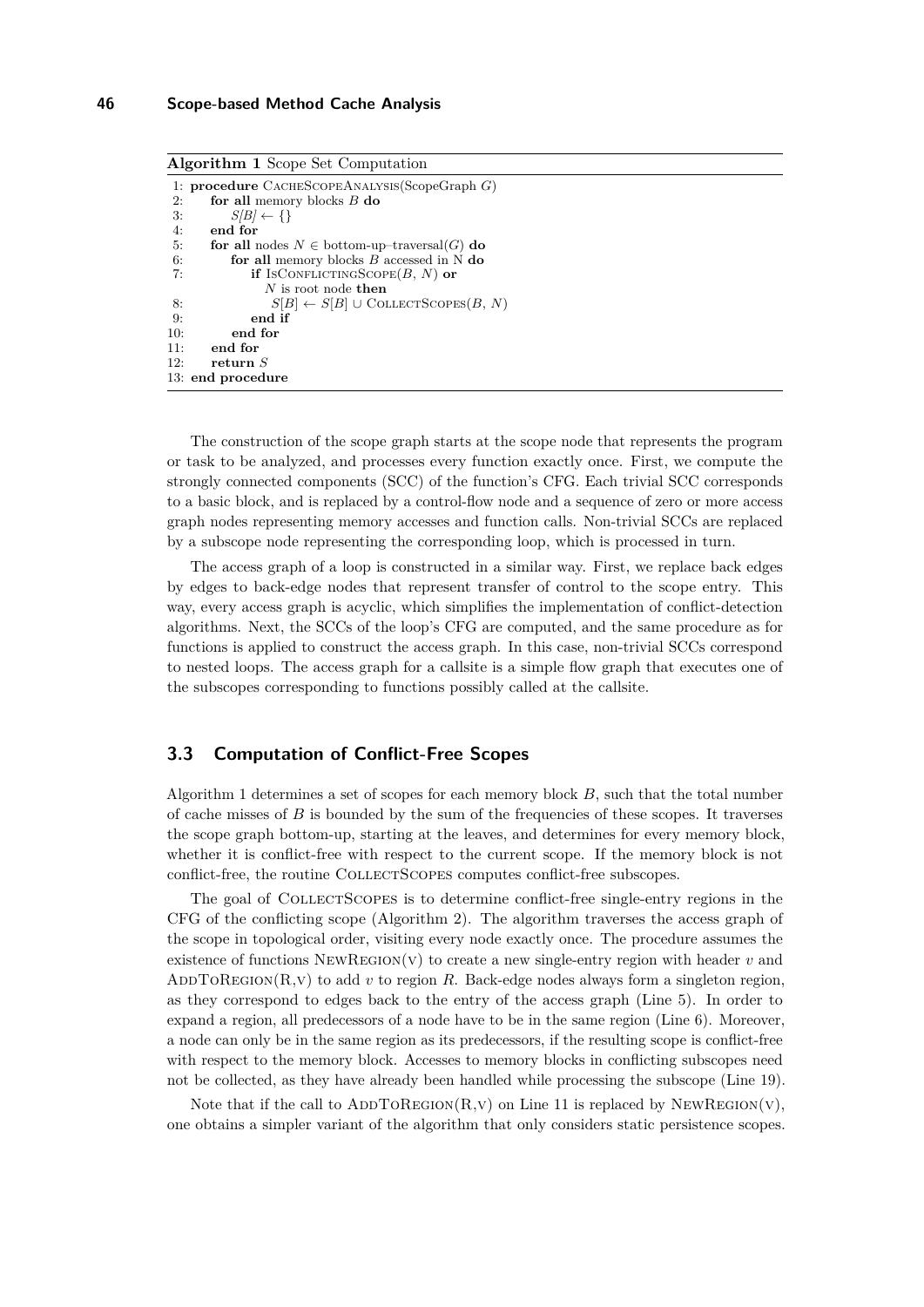```
1: procedure COLLECTSCOPES(Block B, Scope N)<br>
2. C \leftarrow access graph of N
2: G \leftarrow \arccos \text{graph of } N<br>3: for all nodes v \in \text{topol}for all nodes v \in topological-traversal(G) do
4: if \exists u \in \text{preds}(v) \text{ s.t. } u \text{ is back-edge node } \mathbf{then}<br>5: N \in \text{WREGION}(v)NewRecion(v)6: else if \exists u \in \text{preds}(v) \ s.t. \forall w \in \text{preds}(v)GETREGION(u) = GETREGION(w) then
 7: R \leftarrow \text{GETREGION}(u)8: if IsConflictingRegion(B, R \cup \{v\}) then<br>9: NEWREGION(v)
9: NewRegion(v)<br>10: else
                 10: else
11: ADDToREGION(R, v)<br>12: end if
                 end if
13: else
14: NewRegion(v)
15: end if
16: end for<br>17: S \leftarrow \{\}S \leftarrow \{\}18: for all regions R do
19: if B is accessed in R and
              R is not a conflicting subscope then
20: S \leftarrow S \cup R21: end if
         end for
23: return S
24: end procedure
```
## **3.4 Conflict Detection**

So far, the cache analysis framework did not distinguish between different replacement strategies, but relied on the existence of the decision procedures IsCONFLICTINGSCOPE and ISCONFLICTINGREGION that we describe next.

A memory block is *conflict-free* with respect to a scope, if it will be loaded from memory at most once during the execution of this scope. For set-associative caches using either the LRU or FIFO replacement strategy, this is the case if the cardinality of the set of all distinct cache lines that (1) map to the same cache set and (2) are possibly accessed during the execution of the scope, is less than or equal to the associativity of the cache. For all variations of the method cache, a memory block is conflict-free if (1) the number of distinct code blocks is less than or equal to the associativity of the cache and (2) the total size of all the distinct accessed code blocks, is less than or equal to the size of the method cache.

ISCONFLICTINGSCOPE $(B, N)$  and ISCONFLICTINGREGION $(B, R)$  are true if the memory block *B* is *not* conflict-free with respect to the scope associated with *N* and *R*, respectively.

The conflict detection strategies described above are sound for both LRU and FIFO caches. The LRU replacement strategy also permits a potentially more precise conflict detection routine, however. In an LRU cache, a memory block is conflict-free with respect to the scope if it is locally persistent with respect to the scope. This in turn is the case if any sequence of accesses between two accesses to the memory block is conflict free.

## **3.5 IPET Modeling**

The integration of the cache miss constraints into the IPET model is shown in Algorithm [3.](#page-6-1) In the algorithm, we write  $f(x)$  to denote a linear expression that corresponds to the execution frequency of *x*. For all memory access nodes, we introduce a *cache miss variable* that models the frequency of cache misses at this point in the program. The cost of this variable is the cost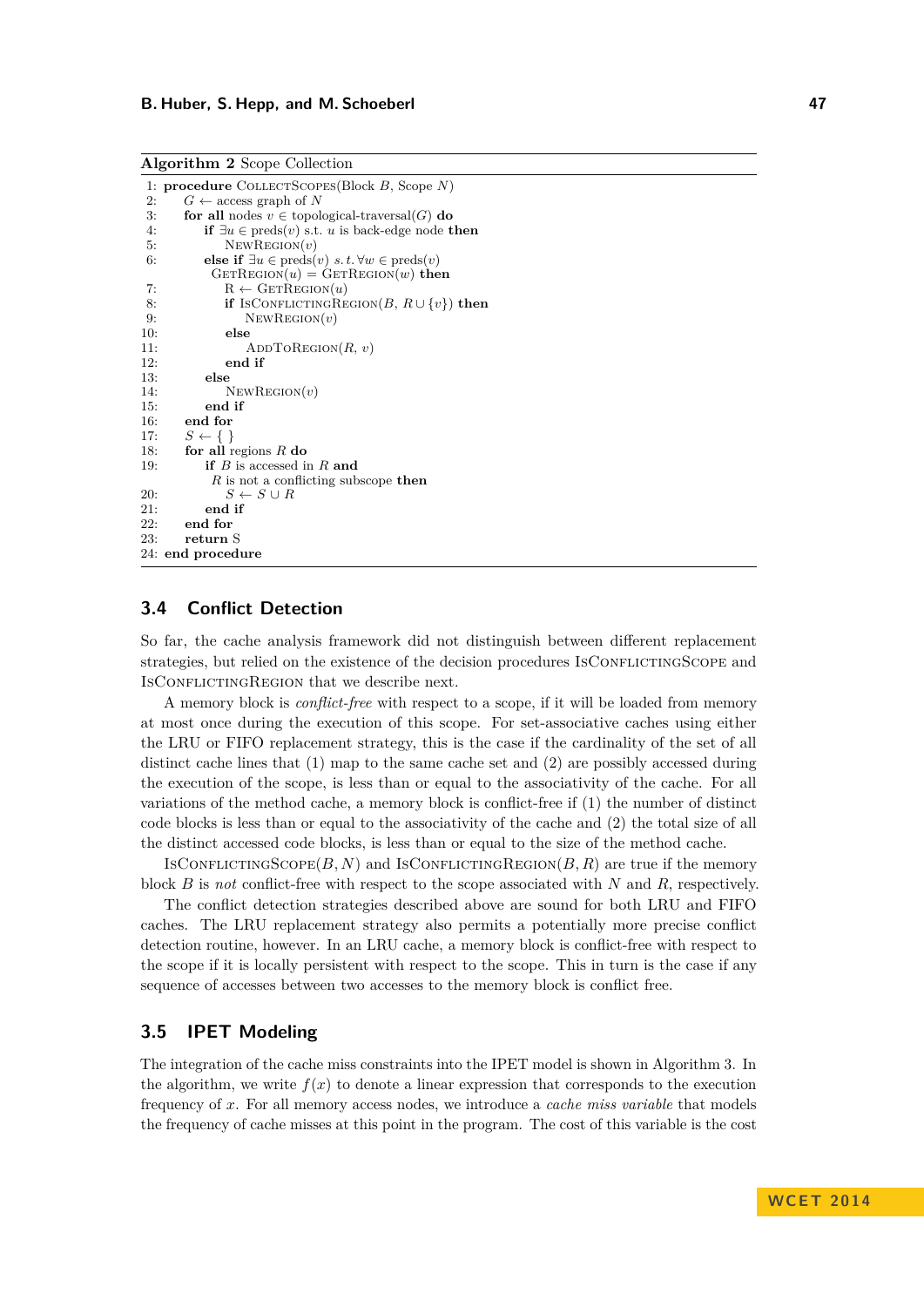<span id="page-6-1"></span>**Algorithm 3** Extend IPET

```
1: procedure EXTENDIPET(ScopeGraph G)<br>2. Scopes \leftarrow CACHESCOPEANALYSIS(G)
 2: Scopes ← CACHESCOPEANALYSIS(G)<br>3: for all access nodes N do
          3: for all access nodes N do
 4: add cache miss instruction variable N_m<br>5: assert N_m \leq f(N)5: assert N_m \le f(N)<br>6: \operatorname{cost}(N_m) = \operatorname{miss}_{\mathcal{P}}\cot(N_m) = \text{miss penalty for } N7: end for
 8: for all memory blocks B do
9: let A = \text{access nodes for } B<br>10: assert \sum_{x \in A} f(N_m) < \sum10: assert \sum_{N \in A} f(N_m) \leq \sum_{S \in \text{Scopes [B]} } f(S)11: end for
12: end procedure
```
of a cache miss of the corresponding memory block, and is reflected in the objective function of the ILP. Furthermore, each of these variables is obviously bounded by the frequency of the corresponding memory access (Line [5\)](#page-6-1). For all memory blocks potentially accessed, we assert that the sum of all corresponding cache miss variables is bounded by the sum of the frequencies of scopes in the conflict-free scope set for that block (Line [10\)](#page-6-1).

## <span id="page-6-0"></span>**4 Evaluation**

The target platform for our evaluation is the Patmos architecture [\[17\]](#page-9-0). Patmos uses a fivestage in-order dual-issue RISC pipeline; floating-point operations are performed in software. The patmos-clang compiler builds on the LLVM compiler framework, and provides support for WCET analysis, as well as a backend for the Patmos architecture [\[14\]](#page-9-6). The benchmarks are compiled using the default optimization settings (-O2), which enables most LLVM optimizations. Measurements were carried out using pasim, a cycle-accurate simulation of the Patmos architecture. We do not use a data cache and assume data resides in a scratch-pad memory. In our setting, the relative influence of the instruction cache performance on the performance of the processor is thus more pronounced. Since Patmos is a time-composable architecture, this decision does not have any effect on the timing of the instruction cache.

For the memory timing, we use the actual timings of an SDRAM controller developed for Patmos [\[10\]](#page-9-7). This memory controller is able to hide latencies for longer burst lengths. In the evaluation we use burst sizes of 8 words that take 11 cycles for a read.

The WCET analysis is carried out using platin, a tool that is bundled with our compiler and is primarily intended to bridge the gap between compilers and WCET analysis tools. For evaluation purposes, platin supports the extraction of flow fact hypothesis from test runs. This is useful for early-stage development estimates, and provides an excellent way to compare cache analysis results with measurements [\[7\]](#page-9-8). The cache analysis itself is only provided with information on infeasible paths, whereas the WCET calculation uses all flow facts that were extracted from test the runs, including the observed frequency of basic blocks.

For our evaluation, we considered benchmarks from two well-established benchmark suites for WCET analysis; the MRTC benchmark suite [\[6\]](#page-9-9) and PapaBench [\[13\]](#page-9-10).In this section, we compare the analysis results of a set-associative instruction cache and three variations of the method cache: (1) a set-associative cache with LRU replacement, (2) a fixed block method cache, using LRU replacement, (3) a variable block method cache with FIFO replacement, and (4) a variable size method cache with FIFO replacement.

Table [1](#page-7-1) shows the evaluation results for 1 KB caches, using our scope-based cache analysis technique. We chose rather small 1 KB caches to stress test the analysis, as using larger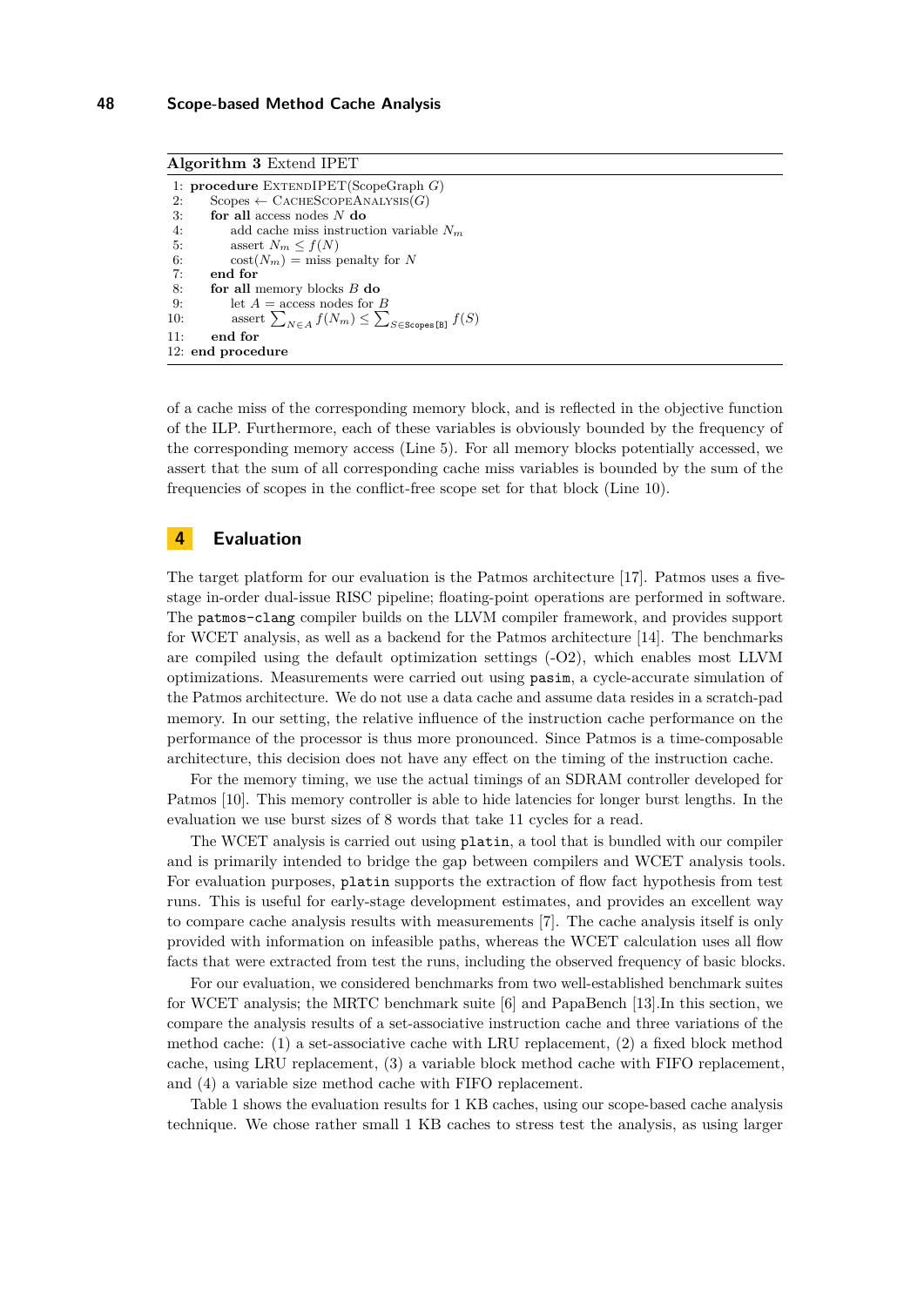#### <span id="page-7-1"></span>**B. Huber, S. Hepp, and M. Schoeberl 49**

|                | benchmark          | $I$ \$-8 | $FB-4$ | VB-8 | $VS-8$ | $VS-8-NS$ |
|----------------|--------------------|----------|--------|------|--------|-----------|
| 1              | ndes               | 1.00     | 1.07   | 1.07 | 1.05   | 1.24      |
| $\overline{2}$ | jfdctint           | 1.00     | 1.11   | 1.11 | 1.11   | 1.00      |
| 3              | $_{\rm cnt}$       | 1.00     | 1.08   | 1.08 | 1.08   | 1.00      |
| 4              | fdct               | 1.00     | 1.09   | 1.09 | 1.09   | 1.00      |
| 5              | adpcm              | 1.00     | 1.01   | 1.01 | 1.01   | 1.01      |
| 6              | edn                | 1.00     | 1.06   | 1.06 | 1.06   | 1.13      |
| 7              | select             | 1.00     | 1.09   | 1.09 | 1.11   | 1.35      |
| 8              | fbw/send to pilot  | 1.00     | 1.18   | 1.13 | 1.09   | 1.59      |
| 9              | qsort              | 1.00     | 1.75   | 1.67 | 1.12   | 5.55      |
| 10             | fbw/check failsafe | 1.00     | 1.60   | 1.60 | 1.31   | 1.81      |
| 11             | fbw/check_values   | 1.00     | 1.60   | 1.60 | 1.31   | 1.82      |
| 12             | ud                 | 1.00     | 1.08   | 1.07 | 1.02   | 1.12      |
| 13             | $f$ bw/ppm task    | 1.00     | 1.44   | 1.39 | 1.40   | 1.85      |
| 14             | nsichneu           | 1.00     | 1.18   | 1.18 | 1.18   | 1.29      |

**Table 1** Comparison of an instruction cache and three different method cache variants

caches results in many of the benchmarks being trivial to analyze. For all method cache configurations but the last one, we used a reasonable default for the function splitter, which prefers block of roughly 256 bytes if possible. The baseline is the performance of a standard 8 way set-associative cache (I\$-8). The next column provides the relative WCET performance of a fixed-block method cache (FB-4). We chose a 4-way cache here to have reasonable large block sizes (256 bytes) that functions need to be split to. The fourth column (VB-8) shows the performance of variable-block method cache with a block size of 128 bytes.

The column VB-8 shows the performance of variable-block method cache with associativity 8. The third method-cache variant is a variable-sized cache, where code blocks do not need to be multiples of some block size. The result for this cache using the usual function splitter setting is shown in column VS-8. Additionally, we evaluated the performance of the variable size method cache when the function splitter only splits functions down to fit in the cache  $(VS-8-NS)$ .

It can be seen that the method cache performs equal or poorer than the instruction cache in all explored configurations. However, for most benchmarks the increase of the WCET bound is in an acceptable range for the variable-sized block method cache configuration. What is surprising is that the very simplistic fixed-block cache performs quite well due to the good compiler support through function inlining and splitting. This might be an indication that there is more headroom to adapt the function splitter to provide better results for the variable-sized method cache.

# <span id="page-7-0"></span>**5 Related Work**

The analysis presented in this paper builds on our earlier work on method cache analysis for JOP [\[8\]](#page-9-11). The previous analysis was tied to the concept of a Java method, did not use the scope-graph representation, and only considered methods as scopes. Metzlaff and Ungerer also compared the WCET bounds for different instruction cache architectures [\[12\]](#page-9-12). For the method cache, their CHMC analysis represents possible cache states as the powerset of all possible cache configurations. As this is prohibitively expensive if the number of possible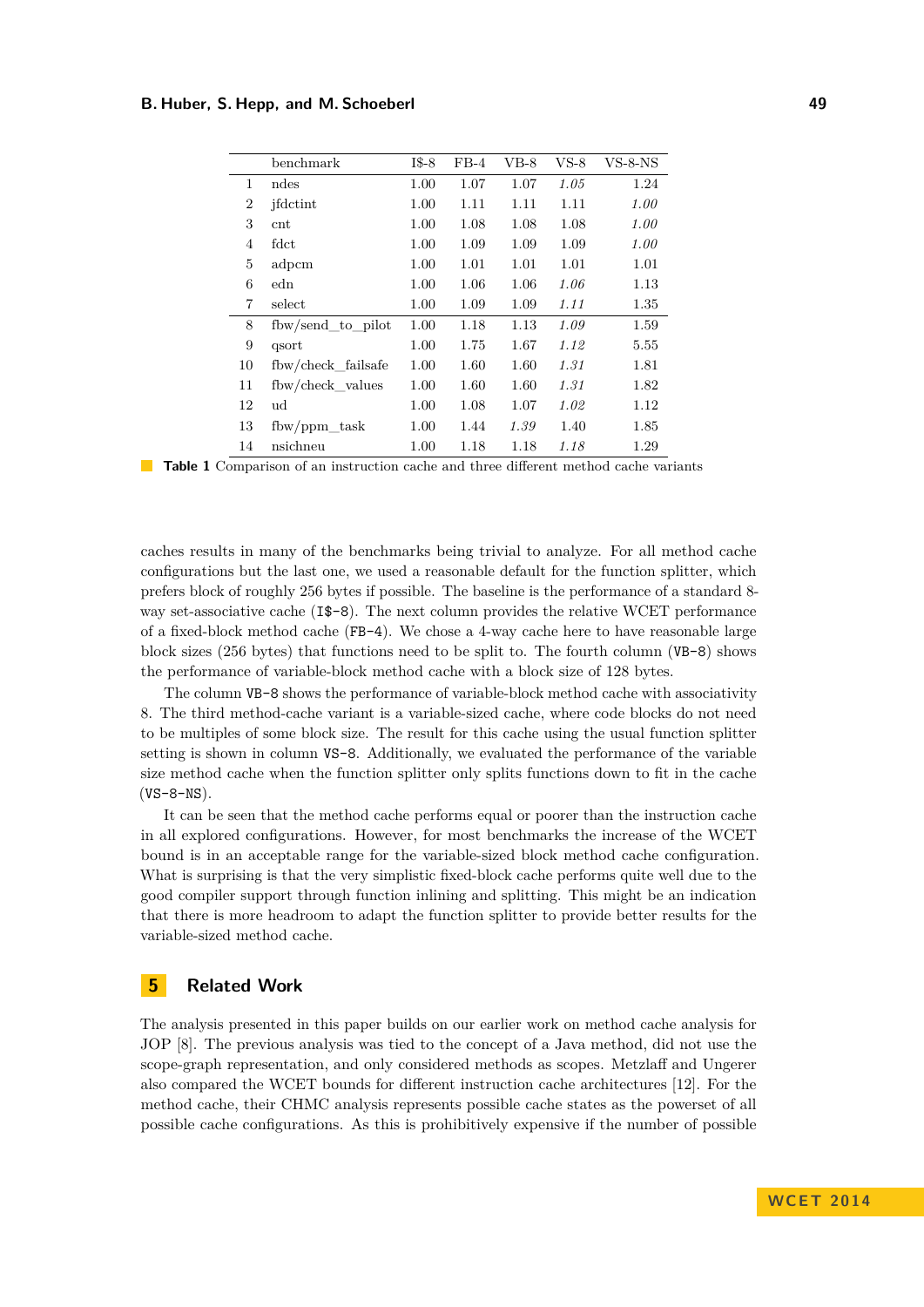#### **50 Scope-based Method Cache Analysis**

cache configurations grows, the cache has to be reset at the analysis start, and might not be applicable to larger applications [\[11\]](#page-9-13).

For set-associative caches, the CHMC analysis of Grund and Reineke [\[4\]](#page-9-4) exploits the fact that when memory blocks are accessed repeatedly, it becomes possible to classify accesses in a FIFO cache. Their work was the first to demonstrate that CHMC analysis is feasible for FIFO caches. An innovative approach by the same authors is to use results from cache competitive analysis [\[15\]](#page-9-14). The idea of this analysis is to determine the maximum number of misses for a smaller LRU cache that is known to perform no better than the FIFO cache. However, this analysis effectively reduces the size of the cache visible to the analysis by a factor of two.

Whereas early persistence analyses were unsound, recent articles published corrected dataflow algorithms that promise improvements compared to CHMC analyses [\[9,](#page-9-5) [1\]](#page-8-0). The implementation in [\[1\]](#page-8-0) combines persistence analysis and CHMC, which appears to be an advisable strategy in practice, especially when dealing with complex architectures. Neither article, however, considers the FIFO replacement strategy, fine-grained scopes or memory blocks that belong to more than one scope.

Guan et. al. recently presented an approach to FIFO cache analysis that, similar to ours, derives cache miss constraints [\[5\]](#page-9-15). Instead of precise scopes, they attempt to improve precision by deriving *cache miss ratios* relative to the scope entry. Their evaluation demonstrates significant improvements compared to a CHMC-based FIFO analysis, and could possibly be integrated into our framework.

# <span id="page-8-1"></span>**6 Conclusion**

In this paper, we presented a new cache analysis framework that generalizes work on cache persistence analysis and it is applicable to a wide range of instruction caches using either FIFO or LRU replacement strategies.

We used this cache analysis and our LLVM-based compiler to explore method caches in a realistic setting. We found that even in combination with a memory controller that is limited to bursts of fixed length, our analysis is able to attest the method cache a WCET performance that is competitive to an 8-way set-associative instruction cache. Furthermore, we showed that adding explicit support for the method cache in the compiler has a high impact on the performance of the method cache.

In future work, we plan to enhance the function splitter algorithm and integrate it with the cache analysis so that the cache block region formation can profit from the knowledge of the analysis. Finally, we also plan to apply the scope-based cache analysis to data caches, where persistence analysis has been proven to be useful before.

#### **References**

- <span id="page-8-0"></span>**1** Christoph Cullmann. Cache persistence analysis: Theory and practice. *ACM Transactions on Embedded Computer Systems*, 12(1s):40, 2013.
- <span id="page-8-2"></span>**2** Philipp Degasperi, Stefan Hepp, Wolfgang Puffitsch, and Martin Schoeberl. A method cache for Patmos. In *to appear: Proceedings of the 17th IEEE Symposium on Object/Component/Service-oriented Real-time Distributed Computing (ISORC 2014)*, Reno, Nevada, USA, June 2014. IEEE.
- <span id="page-8-3"></span>**3** Daniel Grund and Jan Reineke. Abstract interpretation of FIFO replacement. In *Proceedings of the 16th International Symposium on Static Analysis*, SAS '09, pages 120–136, Berlin, Heidelberg, 2009. Springer-Verlag.